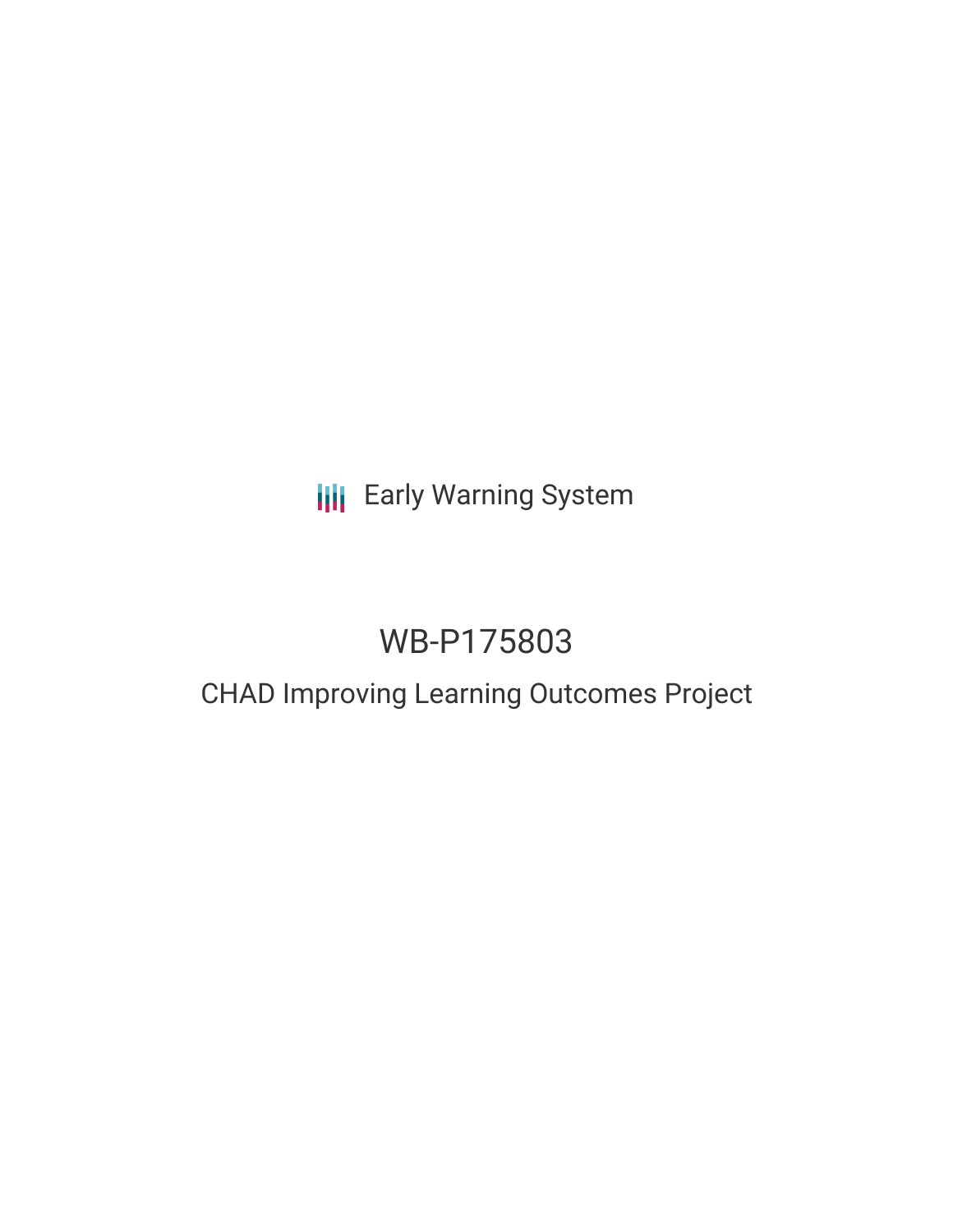

#### **Quick Facts**

| <b>Countries</b>              | Chad                        |
|-------------------------------|-----------------------------|
| <b>Financial Institutions</b> | World Bank (WB)             |
| <b>Status</b>                 | Active                      |
| <b>Bank Risk Rating</b>       | U                           |
| <b>Borrower</b>               | Government of chad          |
| <b>Sectors</b>                | <b>Education and Health</b> |
| <b>Investment Type(s)</b>     | Loan                        |
| <b>Loan Amount (USD)</b>      | \$120.00 million            |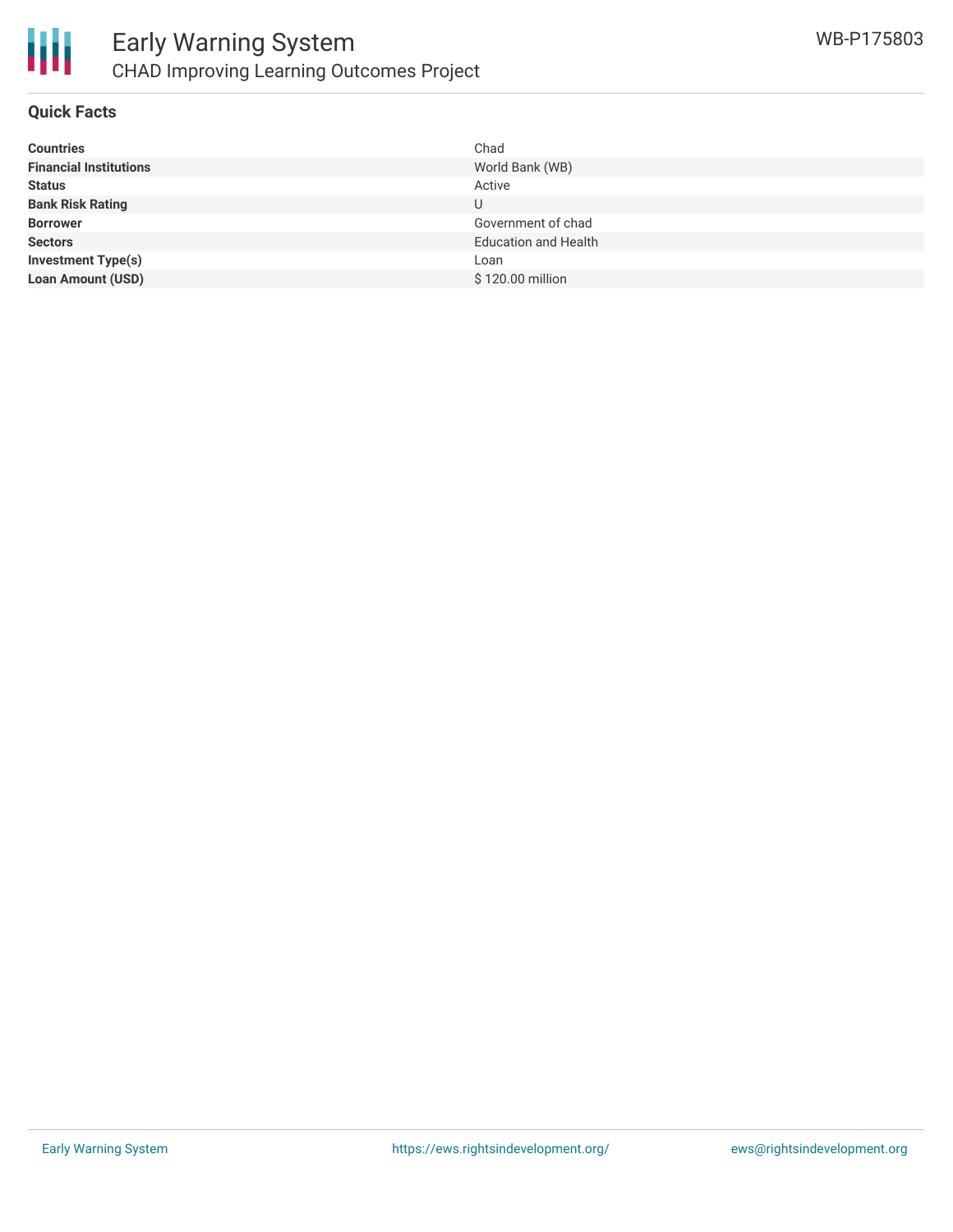

## **Project Description**

This project aims to increase access to quality primary education for literacy and numeracy in the country of Chad.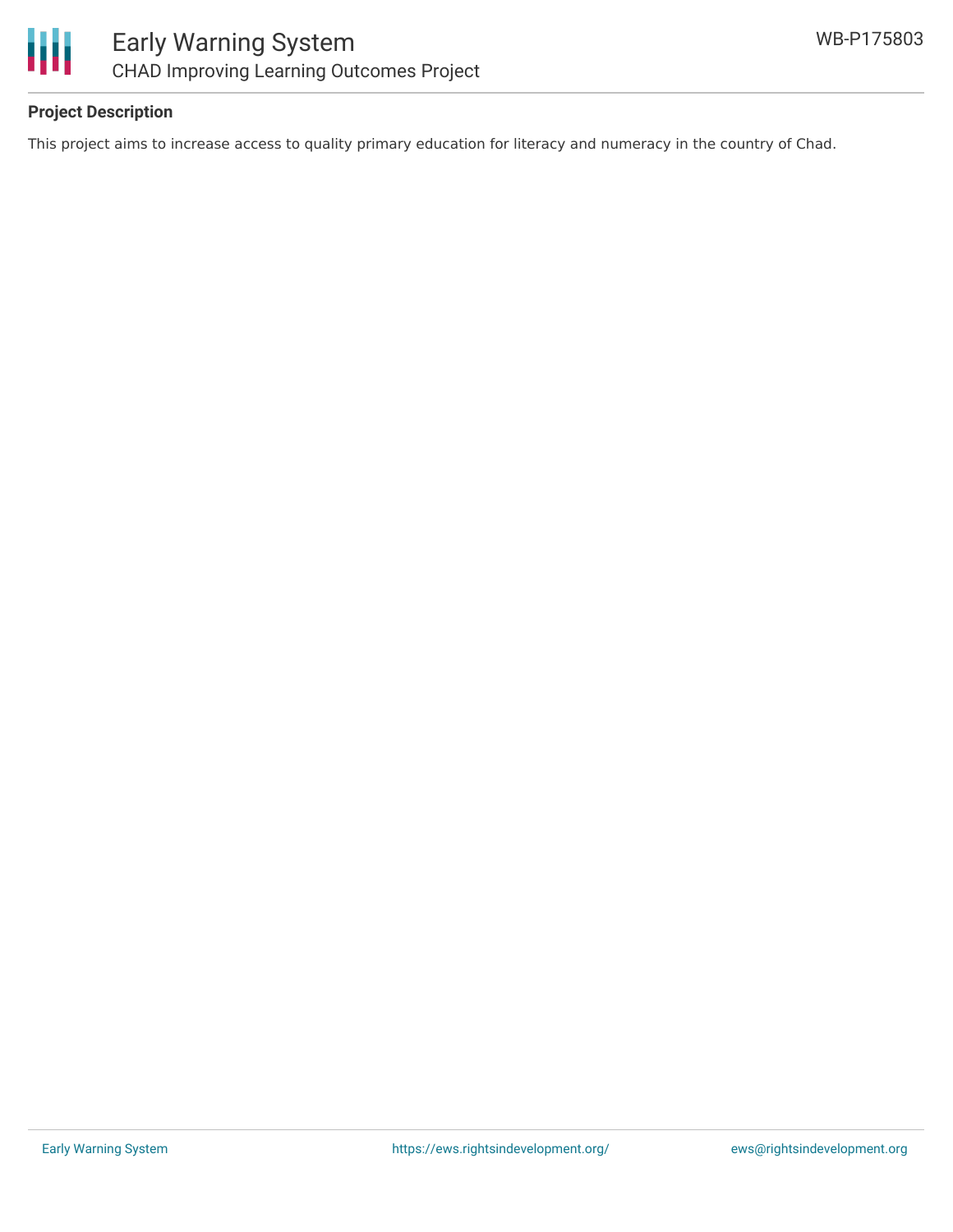

## **Investment Description**

World Bank (WB)